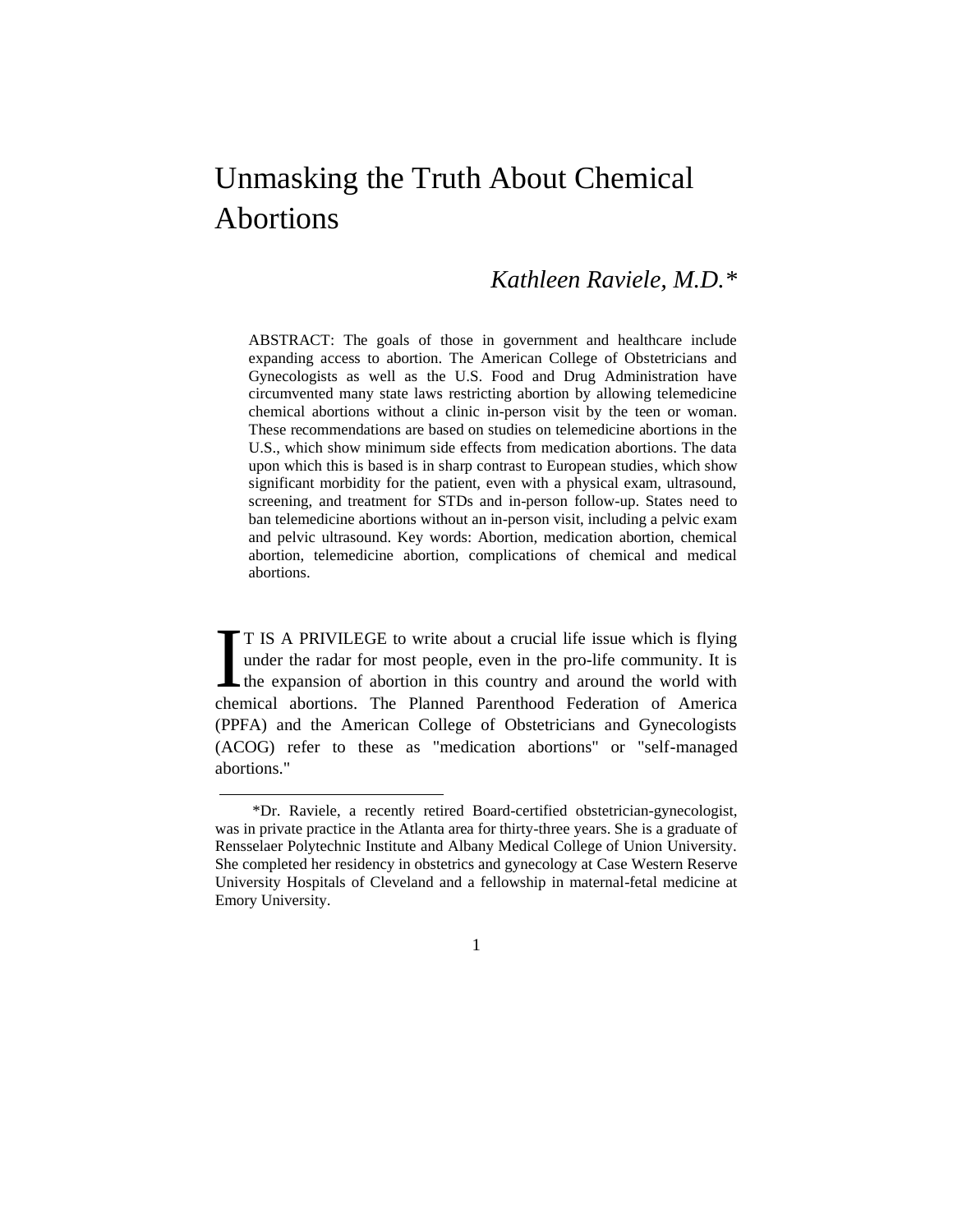## 2 *Life and Learning XXXI*

Their goals were outlined in an ACOG Committee Opinion, published in December of 2020, entitled *Increasing Access to Abortion*. They include the following: 1) Eliminate the federal Hyde Amendment, attached to every appropriations bill in Congress since the 1970's, which prevents taxpayer funding of abortion. 2) Eliminate other federal and state restrictions on Medicaid, Medicare and private insurance coverage of abortion. 3) Repeal of all laws that ban abortions at certain gestational ages and that require that a physician, particularly an ob-gyn, perform the abortion. 3) Repeal all laws putting restrictions on chemical abortions and requirements for mandatory counseling and a 24-hour waiting period before having the abortion. 4) Repeal all laws requiring an ultrasound before the abortion. 5) Repeal all laws requiring parental notification or permission to have the abortion. 6) Repeal all laws requiring certain facility and staff requirements. 7) Expand the number of abortion providers by requiring all Obstetric-Gynecology residency training programs to provide abortion training and get funding for opt-out residents. 8) Require all hospitals and healthcare systems to view abortion as "essential healthcare."<sup>1</sup>

Chemical abortions are being done primarily with a drug called mifepristone. It was developed in 1980 by a French company, Roussel-Uclaf, and the chemical name was RU-486. The parent company was Hoescht-AG, the German company that was part of I.G. Farben, which was responsible for developing the gases used in the gas chambers in the concentration camps in World War II.

In 1988, the parent company's board actually voted to stop production of this drug, due to pro-life protests, but was overruled by the French government two days later, "in the interests of public health." As its use expanded as an abortifacient in Europe, boycotts by pro-life groups prompted its transfer to a company that was a single product company, Danco Laboratories, LLC. Danco has a New York City mailing address and a confidential board of directors. The site of the manufacturing plant for the drug is unknown. It is funded

<sup>&</sup>lt;sup>1</sup> ACOG Committee Opinion, Number 815. Increasing Access to Abortion. *Obstet Gynecol*. 2020; 136(6): e107-e115.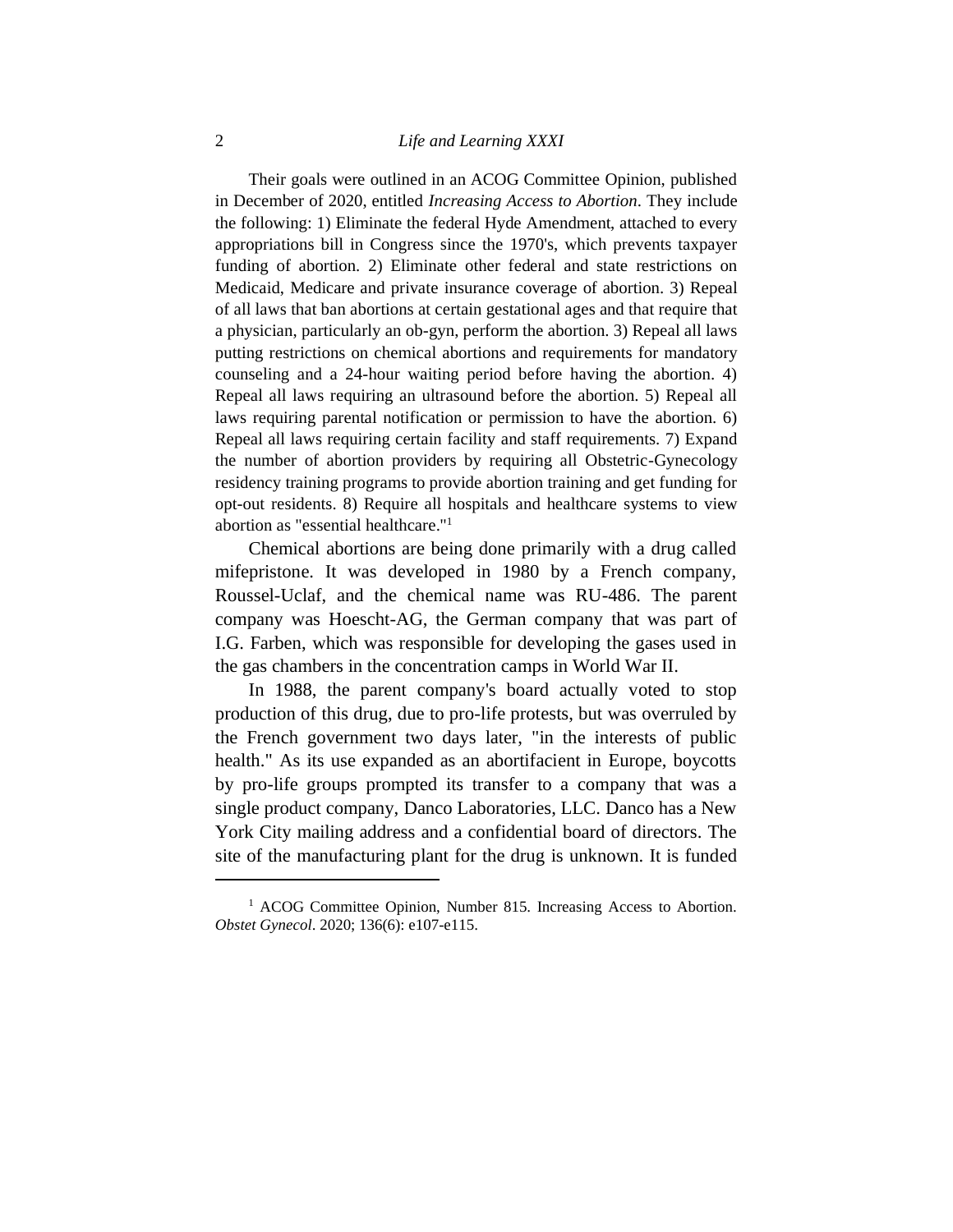by the Packard Foundation, George Soros, Warren Buffett, and the Kaiser Family Foundation.

Mifepristone is a selective progesterone receptor modulator that binds to the progesterone receptor with an affinity greater than progesterone itself without activating the receptor, thus preventing the normal progesterone support of the pregnancy. It acts as an antiprogestin, causing decidual necrosis, resulting in the separation of the decidua from the trophoblast and death of the fetus. It also causes softening of the cervix and increased uterine contractility. Given alone up to 49 days, this drug results in a complete abortion in only 60 to 80% of cases. So to complete the abortion, misoprostol, a prostaglandin E1 analogue, is given 24 to 48 hours later to facilitate uterine contractions and empty the uterus. It has been formally approved by the FDA for this purpose in abortions, though it was originally used for gastric ulcers under the name Cytotec®, made by Pfizer.

In 2000, the Food and Drug Administration (FDA), under President Clinton, gave an expedited approval of mifepristone for abortions up to 49 days from the first day of the last menstrual period. It was approved with restricted access called a "risk evaluation mitigation strategy" or REMS, which meant the drug had to be prescribed and dispensed in-person in a clinic, medical office, or hospital by a physician; there had to be a written disclosure of side effects; and a pelvic ultrasound and gynecological exam needed to be performed to rule out an ectopic pregnancy, along with a hemoglobin and blood screen for the Rh factor (RhD). The first drug would then be dispensed to the patient and taken while in the clinic or medical setting. The patient would return 48 hours later to receive the second drug, misoprostol. A return visit two weeks later was done to confirm a complete abortion by ultrasound or exam.

There are absolute contraindications to the drug, including an ectopic pregnancy, the presence of an intrauterine device, long-term corticosteroid use, and adrenal failure (because the drug also binds to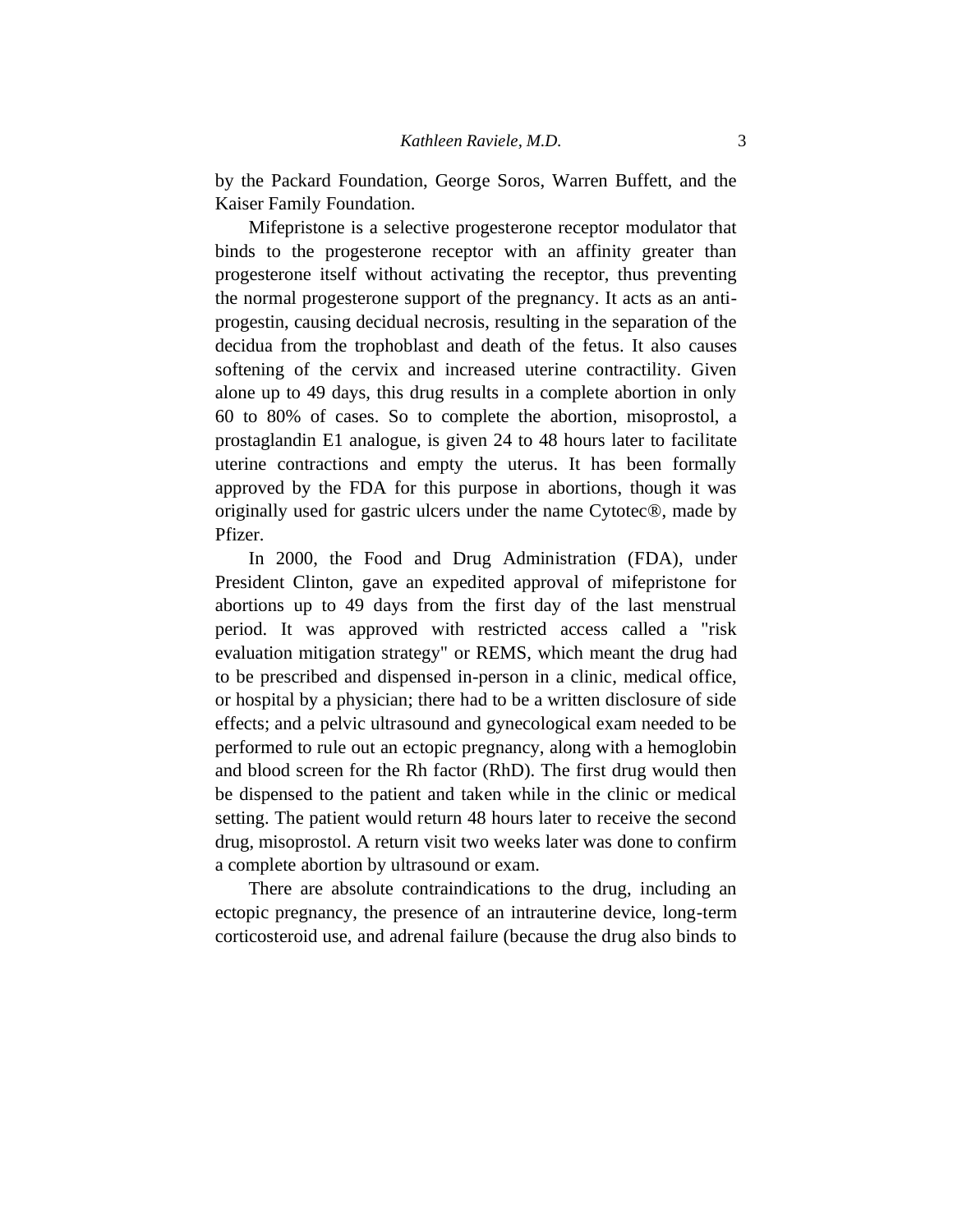glucocorticoid receptors). It is also absolutely contraindicated if the woman has a coagulopathy or is on anticoagulants, has inherited porphyria, anemia, or a known allergy to either of the two drugs. The risk of blood transfusion is 10 times greater with a chemical abortion than for a surgical abortion. Side effects include bleeding, severe cramping, infection, nausea (43-66%), vomiting (23-40%), diarrhea (23-35%), headache (13-40%), chills and fever (32-69%) and incomplete abortion. As of 2020, 4,000 adverse effects have been reported to the FDA with 24 maternal deaths, but since 2016, only maternal deaths are reportable. Emergency rooms are not required to report complications from abortions.<sup>2</sup>

In March of 2016, the FDA approved its use up to 70 days from the first day of the last menstrual period (LMP). The protocol, until April of 2021, was an in-person visit in a clinic or office with a pelvic ultrasound to determine the gestational age and to rule out an ectopic pregnancy. The woman is then given 200 mg of mifepristone, on the order of a physician, to take in the clinic or office by mouth in front of the "healthcare professional." The patient is given 800 mcg of misoprostol to take buccally 24 to 48 hours later with a phone follow-up in a week. The cost of a chemical and surgical abortion is the same: \$300-\$500.

How many abortions are actually done each year in the U.S.? The answer is we do not know. Since 1969, reporting of abortions to the Centers for Disease Control (CDC) has been voluntary in the 50 states, New York City, and Washington, D.C. However, for many years, there has been no data reported from California, our most populous state, or Maryland, New Hampshire, or Washington, D.C. In many of the states that do report, they do not separate chemical abortions from surgical abortions, and because many of these are being done in private medical offices, the actual number is unknown.

<sup>2</sup> ACOG Practice Bulletin, Number 225. Medication abortion up to 70 days of gestation. *Obstet Gynecol*. 2020; 136(4): e31-e47.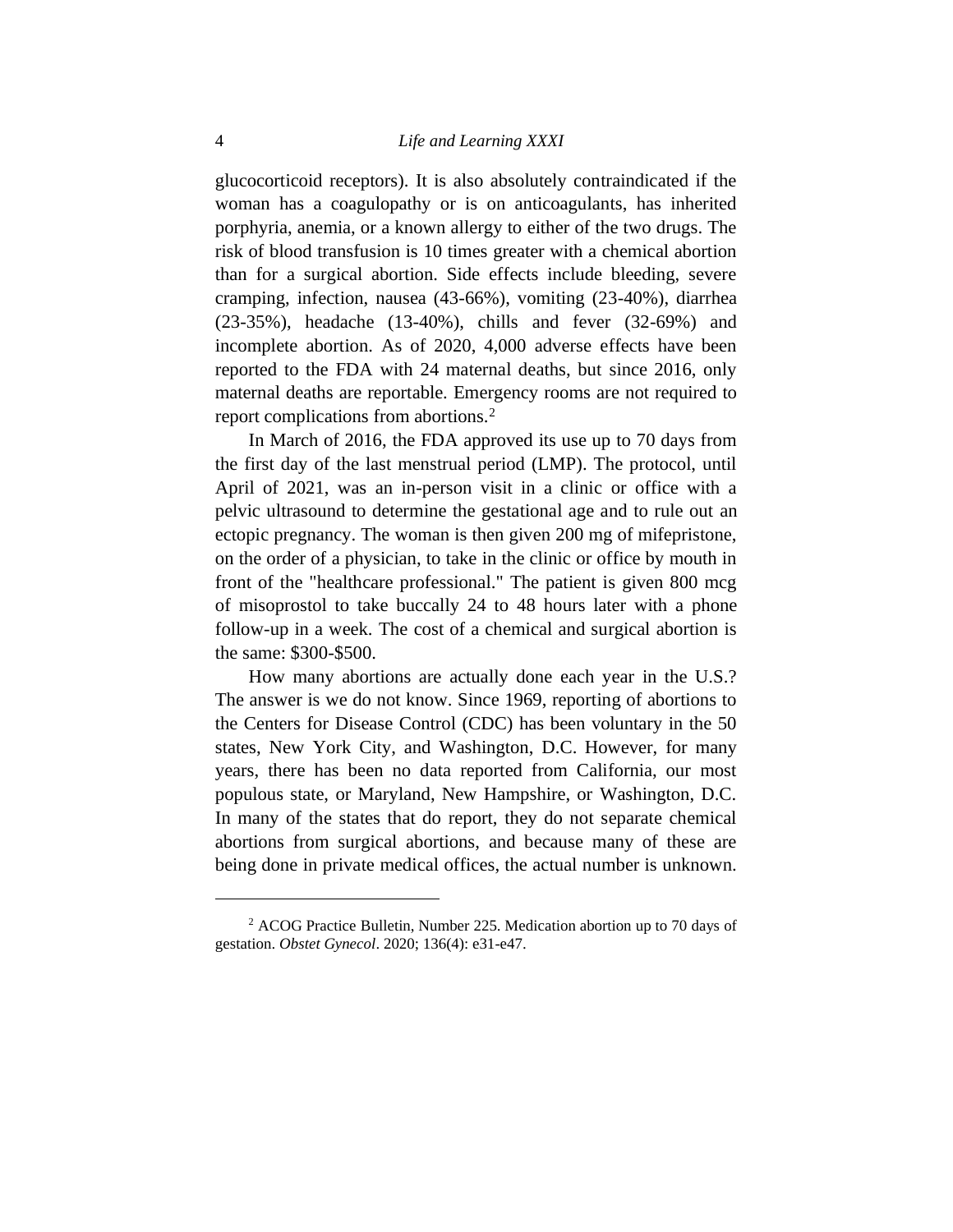As of 2017, chemical abortions comprised 39% of all abortions performed in the U.S. Between 2001 and 2008, a million doses of mifepristone were dispensed in the U.S., according to the drug company, Danco.

If we do not have reliable statistics in the U.S., how can we determine the risk from chemical abortions? The answer is we cannot, so we have to look to other countries that have more reliable tracking of abortion patients. One such country is Finland where a group of investigators reported on outcomes for 42,619 women having either a chemical or surgical abortion up to 63 days from the first day of the LMP. The women were followed up to 6 weeks after the abortion, using national health registries with each woman having a unique personal identification number. Adverse events were counted from treatment in the public health system but not if they were seen with complications outside the hospital. They found the overall incidence of complications was **four times higher** with chemical abortions than with surgical abortions (20.0% vs 5.6%). The leading complication was hemorrhage (15.6% vs 2.1%) followed by incomplete abortion (6.7% vs 1.6%). There was no difference between the two types of abortion in the incidence of infection, thromboembolic disease, psychiatric morbidity, or death.<sup>3</sup>

In another Finnish study from 2011, a comparison was made between teenage and adult women having a chemical abortion in one county with a homogeneous population, between 2000 and 2006. The study included 3,024 adolescents and 24,006 adult women. The rate of chlamydial infection was higher in the adolescent population versus the adult women (5.7% vs 3.7%). Complications of the chemical abortions included hemorrhage (12.8% teen versus 15.4% adult), incomplete abortion (7.0% teen versus 10.2% adult), with 11% of teens and 13.0% adults requiring a dilation and curettage to complete the abortion. Over 80% of the abortions

<sup>&</sup>lt;sup>3</sup> Niinimaki M, Pouta A, Bloigu A et al. Immediate complications after medical compared with surgical termination of pregnancy. *Obstet Gynecol*. 2009; 114(4):795-804.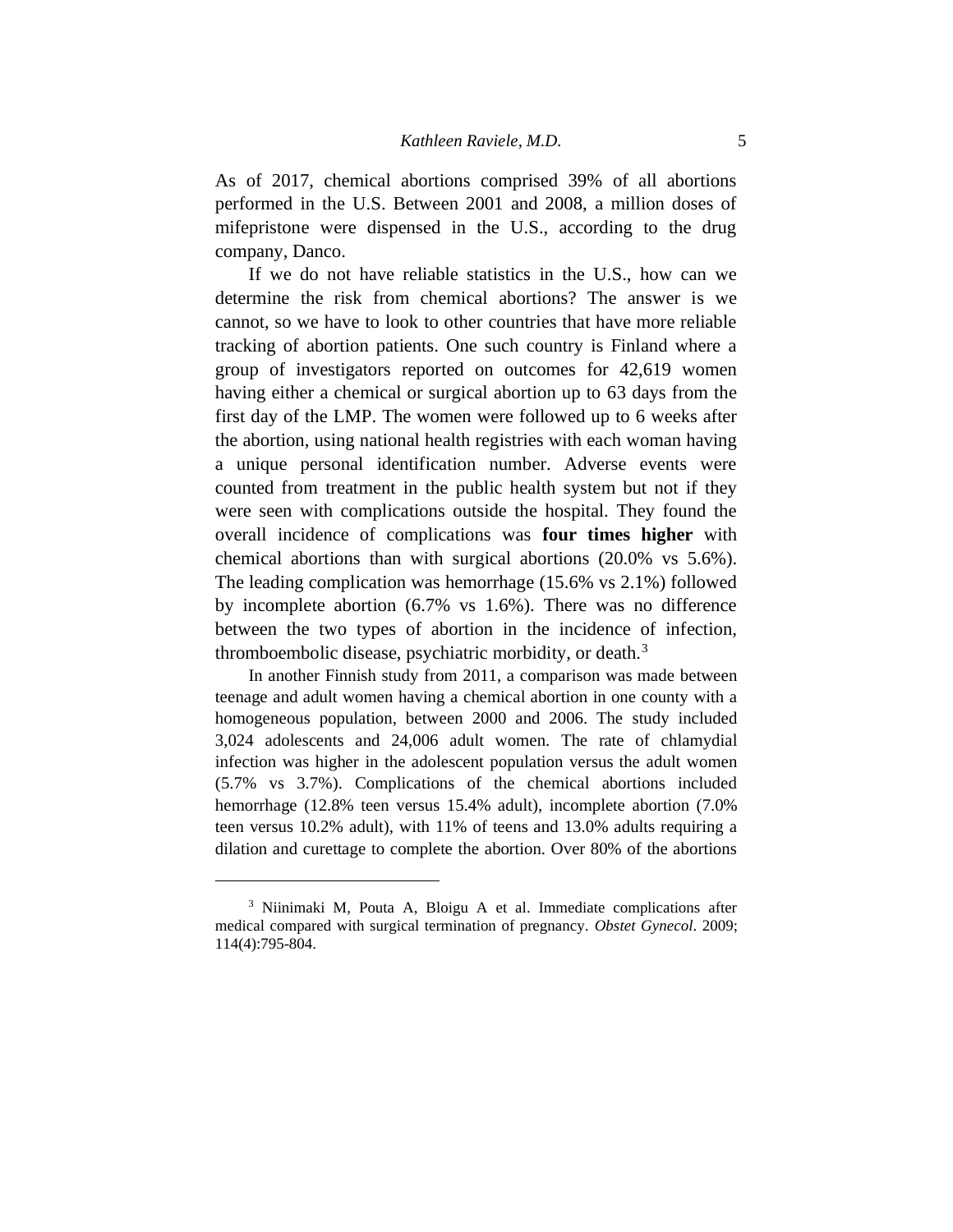in each group were at 9 weeks or less but they were doing chemical abortions up to 20 weeks of pregnancy.<sup>4</sup>

Another study was carried out in Sweden, where induced abortion is the most common gynecological procedure performed with a rate of 20/1,000 women of reproductive age per year. Complications were studied in one hospital system, Skaraborg Hospital, between 2008 and 2015. This hospital system captures **all** the women having an abortion in that region. A total of 4,945 abortions were performed with 74.7% of them chemical abortions at less than 12 weeks. Women were first seen by a gynecologist in the gyn clinic. An ultrasound exam was performed to determine the correct gestational age, and a pelvic exam was performed with screening for bacteria and sexually transmitted infections (STDs). If the tests were positive, the woman was treated for the infection prior to the abortion. It should be noted that the World Health Organization (WHO) recommends antibiotic prophylaxis in **all** women having an abortion to prevent infectious complications. Women who were young and in their first pregnancy had the medical abortion in the hospital, while the rest took the medications and aborted at home. They were seen a month later by a midwife and had a repeat level of β-hCG drawn to confirm the abortion was complete. The complication rate for the chemical abortions averaged 7.3%, and they found that the rate of complications increased from 4.2% in 2008 to 8.2% in 2015, which they attributed to more abortions being done at home.<sup>5</sup> When women were tested and treated for infections prior to the abortion, there was no difference in post-abortion infections than with the women who tested negative.

<sup>4</sup> Niinimaki M, Suhonon S, Mentula M et al. Comparison of adverse events in adolescent and adult women undergoing medical abortion: population register based study. *BMJ* 2011; 342:d2111. doi:10.1136/bmj.d2111.

<sup>5</sup> Carlsson I, Breding K and Larsson P-G. Complications related to induced abortion: a combined retrospective and longitudinal follow-up study. *BMC Women's Health*. 2018; 18:158. https//doi.org/10.1186/s12905-018-0645-6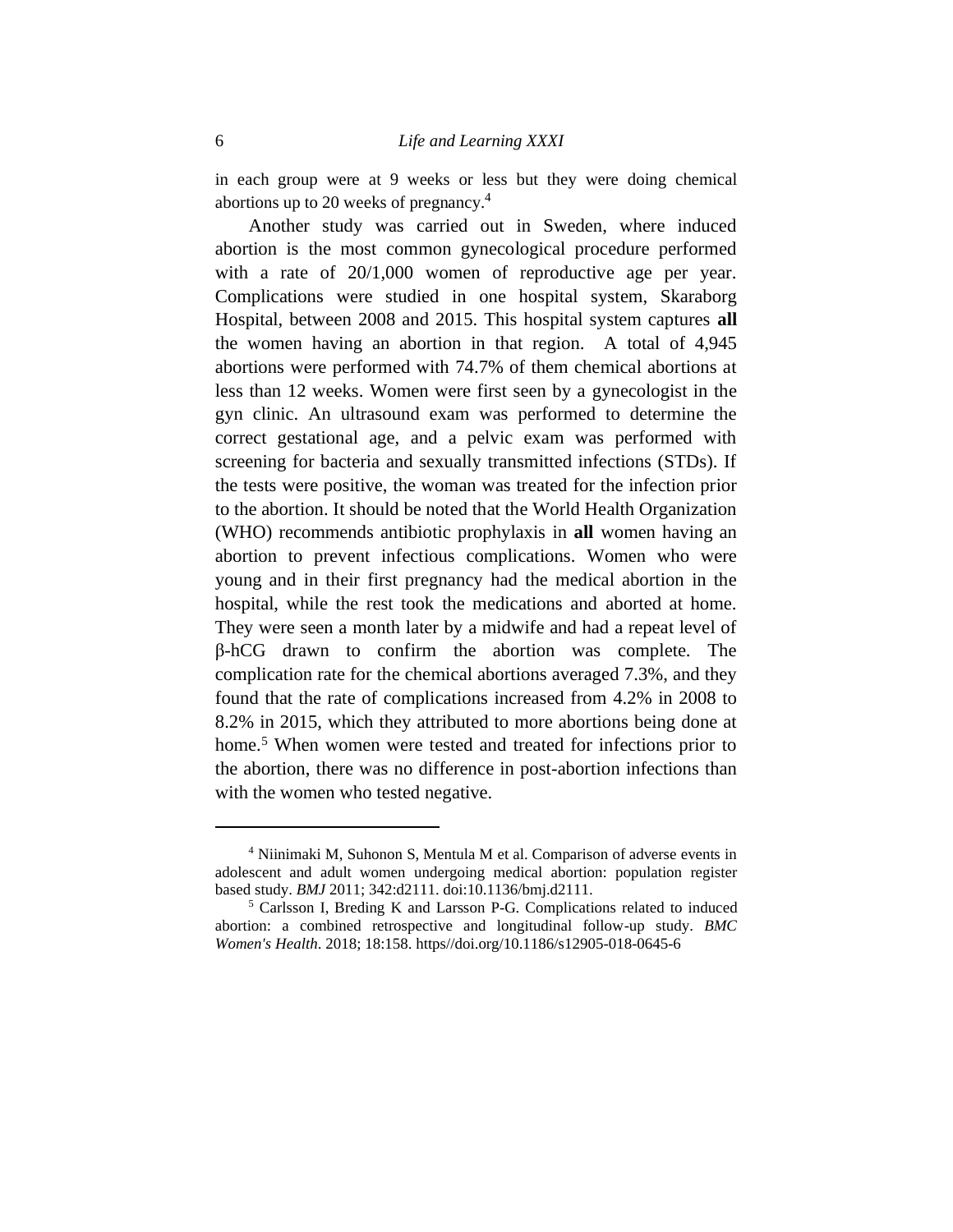In contrast to these large studies with reliable follow-up, a leading abortionist in this country, Dr. Daniel Grossman, who is also a consultant for the PPFA, published a retrospective cohort study in 2017 of women receiving a chemical abortion either in-person or via telemedicine in Iowa through Planned Parenthood of the Heartland. The purpose was to get around Iowa's law, and those of many other states, which require that an abortion must be performed by a physician. Telemedicine would allow a physician to cover a whole state, even in remote, rural areas. Data was collected from July 1, 2008, to June 30, 2015, from PPFA clinics in Iowa. A total of 8,765 telemedicine and 10,405 in-person chemical abortions were performed. It was never stated how many patients had complete follow-up. All patients were initially seen at a Planned Parenthood clinic where a medical history was obtained, a hemoglobin, pelvic exam, and ultrasound were performed. In five clinics there was a doctor on-site and in 13 clinics a physician reviewed the results and prescribed the drugs via telemedicine. The data was analyzed for hospital admission, surgery (but not a D&C for an incomplete abortion), blood transfusion, and death. They surveyed 119 emergency rooms from June to October 2014 by Survey Monkey asking for any women who had had an abortion in the past 12 months presenting to the emergency room (ER) with complications. Of the 35% of ERs who responded, no visits were recorded. Data was also sought from Danco Laboratories. They claimed that only .18% of telemedicine patients and .32% of in-person patients had an adverse event. These percentages are in sharp contrast to the Finnish and Swedish studies, which showed much higher complication rates. Studies such as these surveys are being used to relax abortion practices in this country.<sup>6</sup>

<sup>6</sup> Grossman D, Grindlay K. Safety of medical abortion provided through telemedicine compared with in person. *Obstet and Gynecol*. 2017; 130(4): 778-782.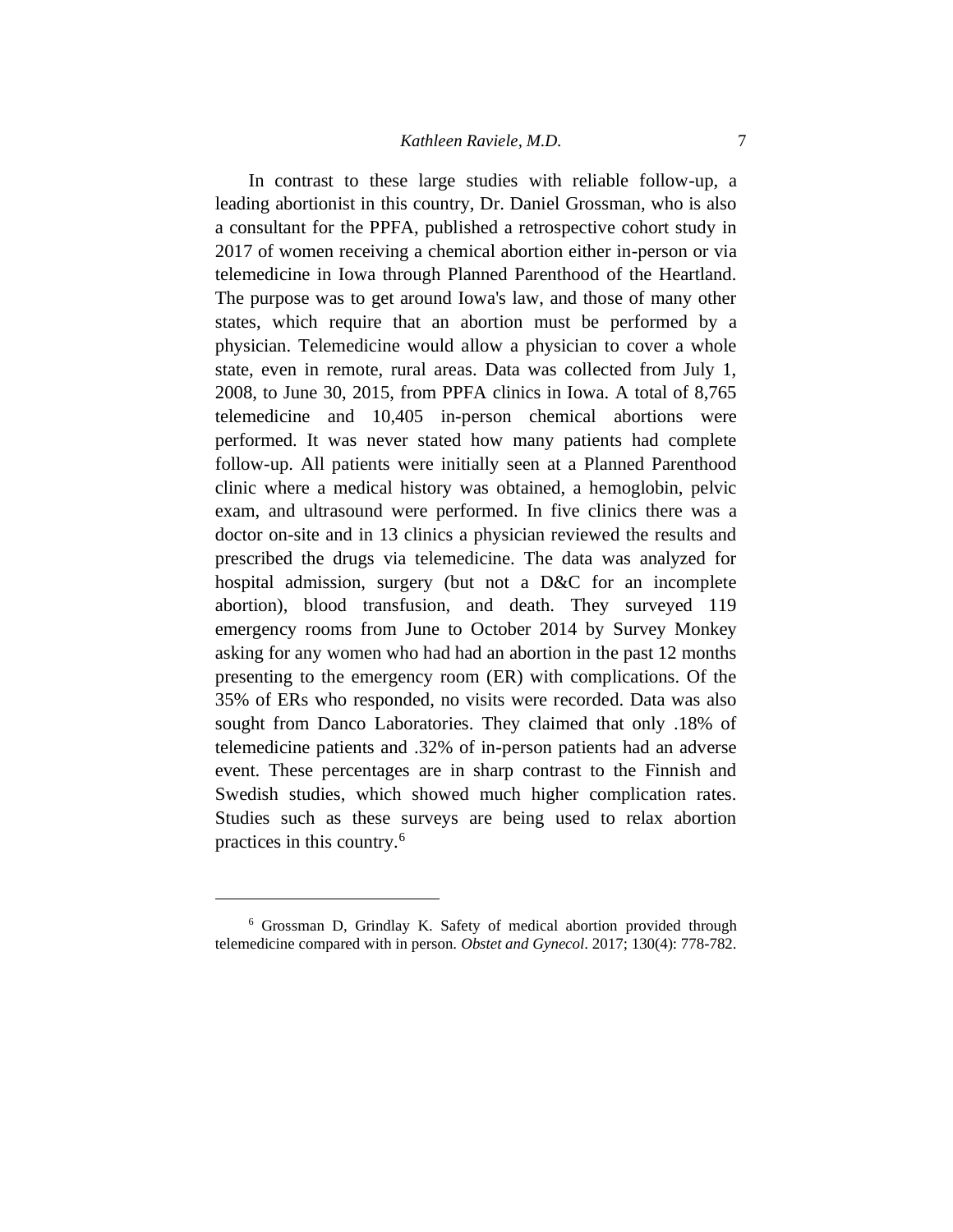We have gone over the original evaluation and follow-up for women seeking a chemical abortion in the U.S and have discussed the complications found in large series in countries with reliable statistics. What does the American College of Obstetricians and Gynecologists (ACOG), which is supposed to be the chief advocates for women's' health in the U.S., recommend?

In the ACOG Practice Bulletin no. 225 from October of 2020, the work-up prior to dispensing a chemical abortion should be simply a history of the first day of the last menstrual period within the last 56 days and if no signs, symptoms, or risk factors for an ectopic pregnancy are present, then **no exam or ultrasound is needed**. ACOG states that the ectopic pregnancy rate is low in this country but there are no statistics since 1992! No cultures for STDs are done, and no antibiotics are prescribed. As an aside, many crisis pregnancy centers provide a pregnancy test, ultrasound, and testing for STDs at no cost to the woman, and that information could be taken to the abortion clinic. ACOG officially recommends Rh testing but in this document they state that "experts" no longer think that testing and Rhogam treatment in Rh negative women who are less than ten weeks pregnant are necessary after an abortion. The woman is counseled that a chemical abortion is "safe and effective" and that mifepristone is not teratogenic but misoprostol is. ACOG proposes that any clinician (physician, PA, CNM, NP) "with skills to screen patients for eligibility for medication abortion and to provide appropriate follow-up can provide medication abortion. Clinicians who wish to provide medication abortion services should be trained to perform evacuation procedures or *should be able to refer to a clinician who has the training* (emphasis added)." In most cases that is an emergency room.<sup>7</sup>

<sup>7</sup> ACOG Practice Bulletin, Number 225. Medication abortion up to 70 days of gestation. *Obstet Gynecol*. 2020; 136(4): e31-e47.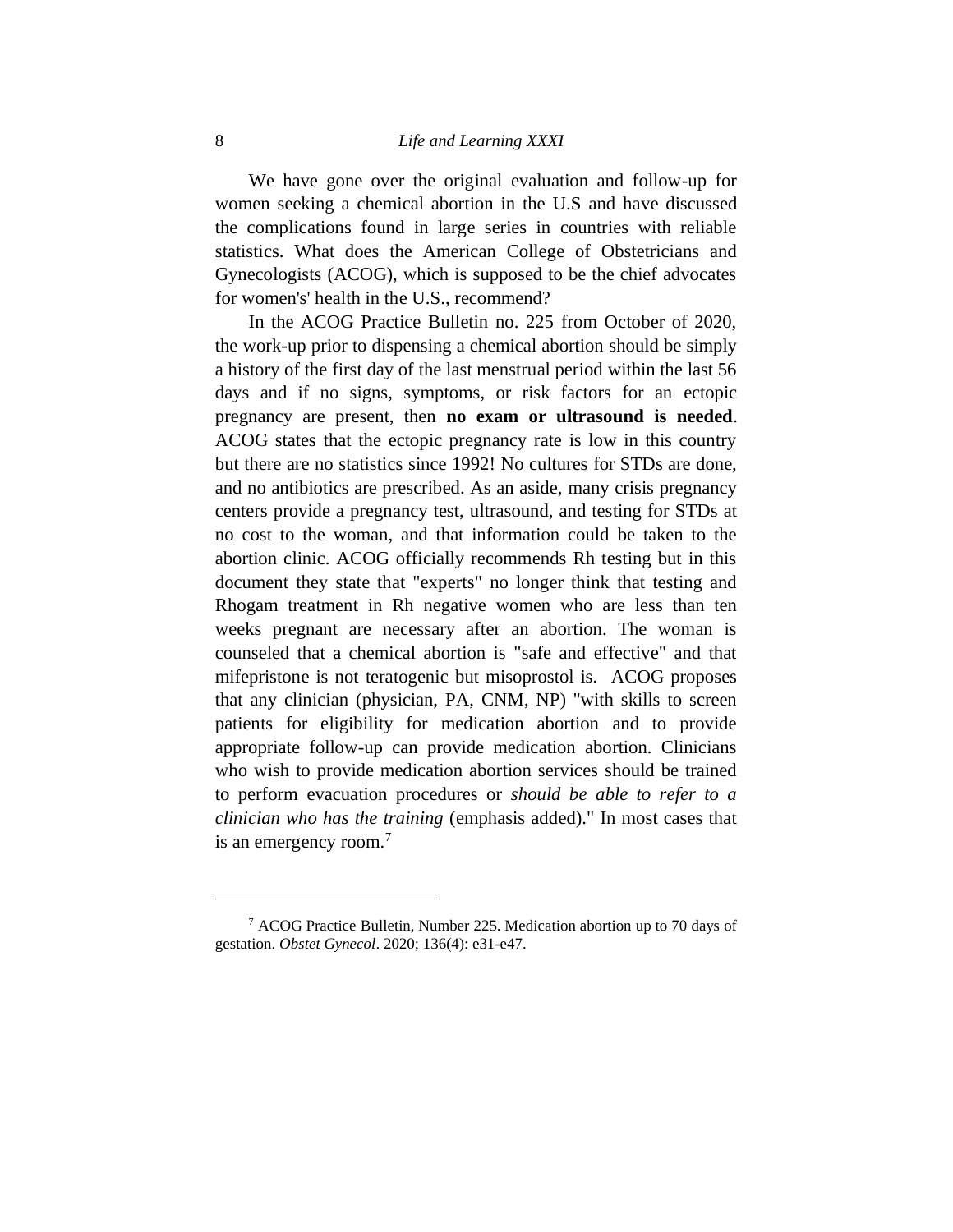ACOG is also promoting abortion via telemedicine to increase access where there is not an abortion provider in the area. They claim an adverse event of only 0.3% with telemedicine abortions, which is not consistent with the well-controlled Scandinavian studies we mentioned above. Telemedicine for chemical abortion was vastly expanded in April of 2021. The Supreme Court ruled in January of 2021, that a woman had to be seen in-person to receive the drugs for an abortion, despite attempts to overrule the FDA and dispense the drugs online and by mail. However, under the new administration, claiming increased risk of in-person visits to a woman of childbearing age in a pandemic, that FDA rule was lifted, allowing for women seeking an abortion to do so without ever seeing a physician in-person. This greatly expanded the reach of abortionists to cover women and girls in multiple states, thus fulfilling the promise of the new administration to expand abortion.

Some women change their minds after beginning a chemical abortion and they seek out a physician to help them by taking bioidentical progesterone to counter the effects of the mifepristone. First, let us consider how often would a fetus survive if the woman took mifepristone alone? Davenport et al did a systematic review of the world's literature from 1980 through March of 2016 to identify studies that documented survival of the fetus by ultrasound after being exposed to varying doses of mifepristone. Of 1855 studies identified only 18 met the criteria describing embryo survival, not just a failure to abort. In patients who were 49 days pregnant or less and received 200 to 300 mg of the drug, 10-23% of babies survived.<sup>8</sup> Grossman et al also performed a systematic review of articles published through March of 2015 on continuing pregnancies, but not necessarily embryonic survival, after varying doses of mifepristone.

<sup>8</sup> Davenport ML, Delgado G, Harrison MP, Khauv V. Embryo survival after mifepristone: a systematic review of the literature. *Issues in Law and Medicine.*  2017; 32(1): 3-18.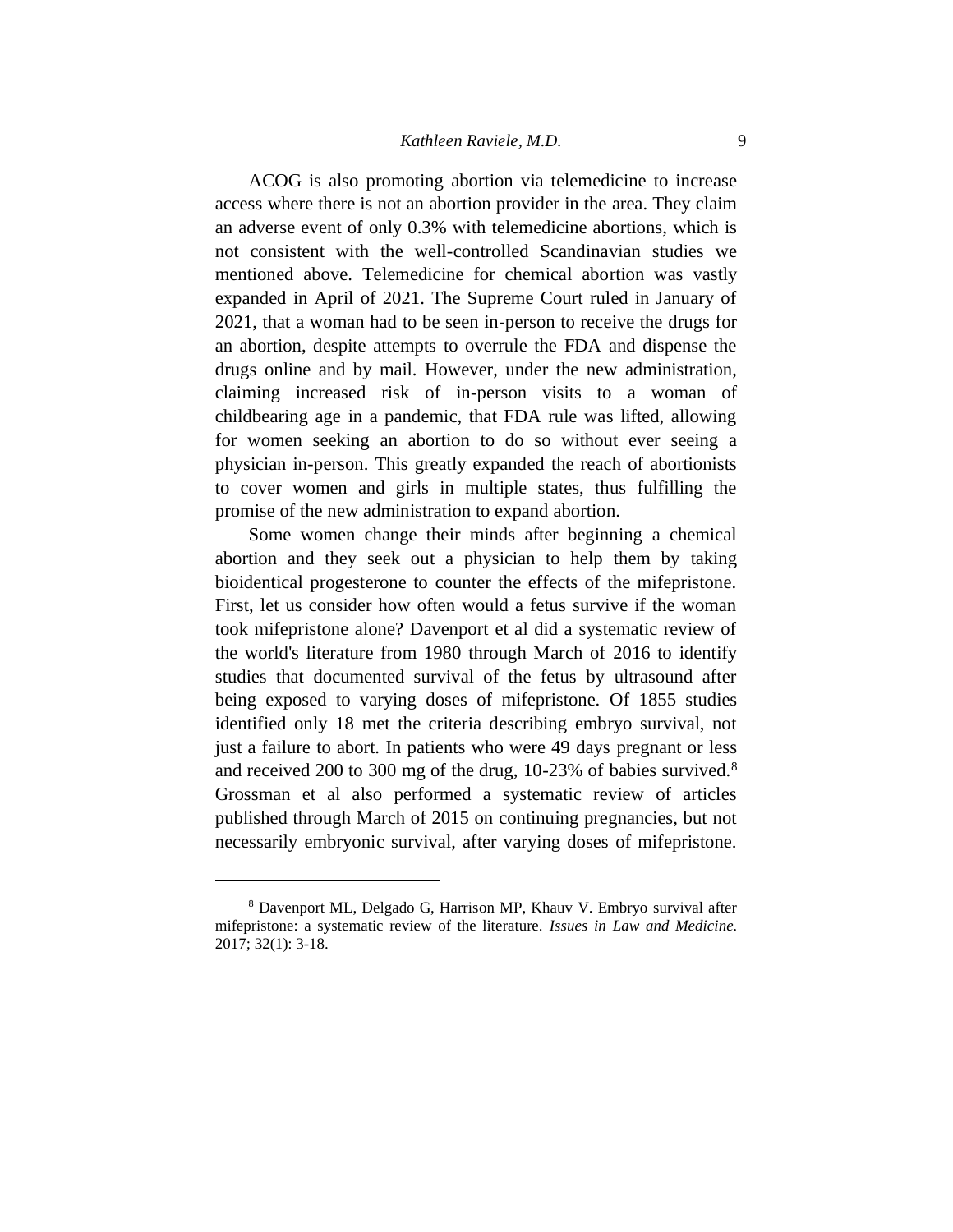They looked at continuing pregnancies 7-14 days after the drug was taken and found a range of 8% to 46%, but survival of the embryo was not documented.<sup>9</sup> However, those who support abortion use that upper number of 46% to say that abortion pill reversal with progesterone is no better than stopping the abortion process before giving misoprostol.

Is there an animal model for reversing RU-486? A Japanese study in 1989 compared pregnant rats exposed to mifepristone compared with pregnant rats given the drug plus progesterone. There was a 33% survival in the mifepristone group and 100% survival when give progesterone with the drug.<sup>10</sup> After Delgado et al published six cases of successful reversal with progesterone<sup>11</sup> they undertook an observational case series of 754 patients who asked to stop the abortion process before they took the misoprostol. Data was collected by multiple doctors around the U.S. to whom the patients were referred geographically, and patients were followed to delivery. The overall rate of reversal with a live baby was 48% in the 547 who completed the study.<sup>12</sup>

An attempt was made to discredit this series of cases with a randomized control study by an obstetrician-gynecologist with 30 years of published research on various drugs to cause abortion. The 12 participants were 44-63 days pregnant and were given

<sup>9</sup> Grossman D, White K, Harris, L et al. Continuing pregnancy after mifepristone and "reversal" of first trimester medical abortion: a systematic review*. Contraception*. 2015; 92: 206-211.

<sup>10</sup> Yamabe S, Katayana K, Mochuzuki M. The effects of RU-486 and progesterone on luteal function during pregnancy*. M. Folio endocrine.* 1989; 65: 497-511.

<sup>&</sup>lt;sup>11</sup> Delgado G and Davenport M. Progesterone use to reverse the effects if mifepristone. *Ann Pharmacother.* 2012;46. Published online, 27 Nov 2012, *theannals.com*, DOI: 10.1345/aph.1R252.

<sup>12</sup> Delgado G, Condly SJ, Davenport M et al. A case series detailing the successful reversal of the effects of mifepristone using progesterone. *Issues in Law and Medicine*. 2018; 33(1): 3-14.